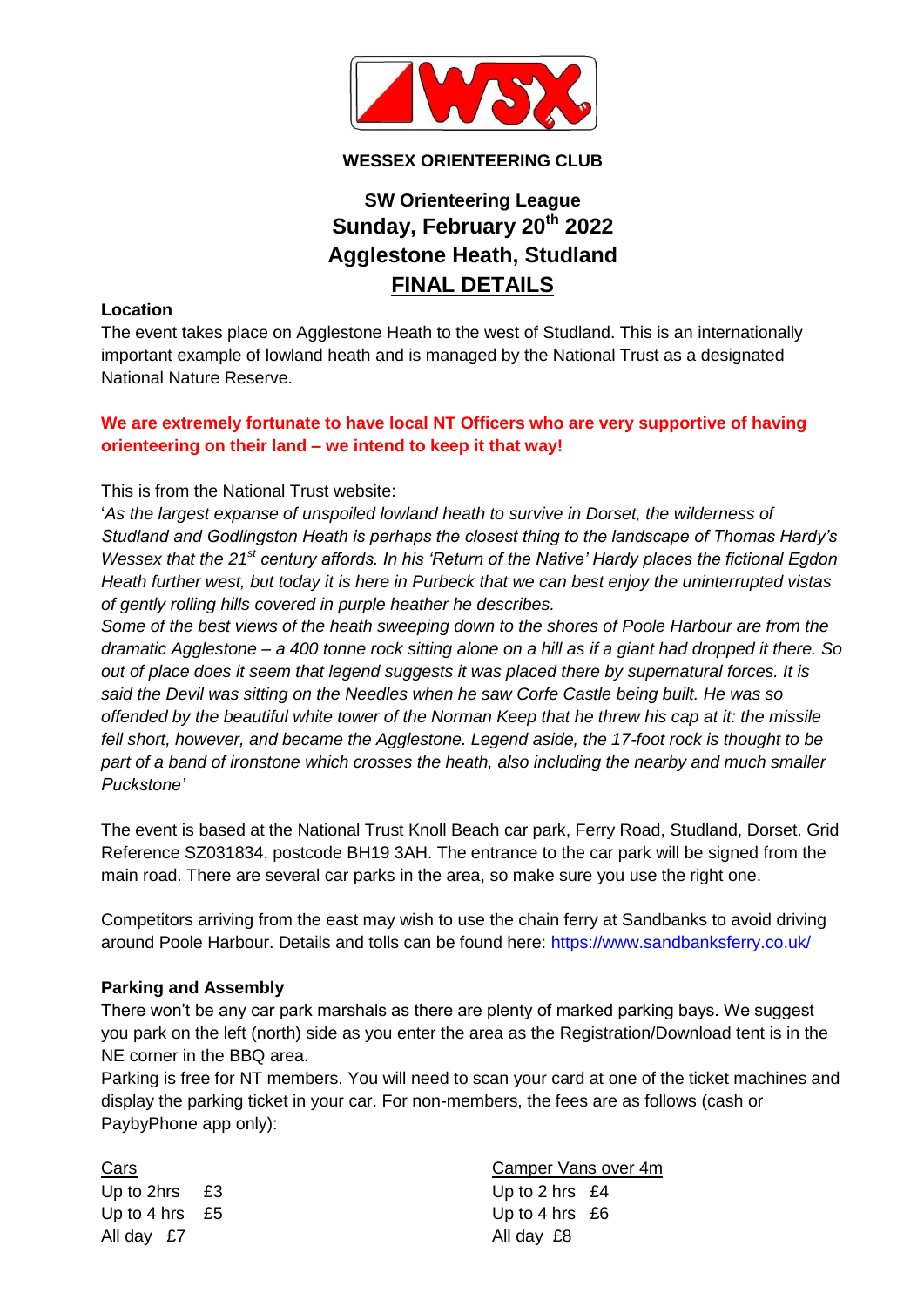Registration/Dibber Collection/Download are in a blue tunnel tent in the BBQ area in the NE corner of the car park.

Keys may also be left at the tent, as can Medical Contact Details, should you wish to do so.

# **Facilities**

Knoll Beach has a cafe serving hot drinks and light meals. The Toilet block is opposite the cafe. Please change any muddy shoes or clothing before using the cafe. Further details available here: <https://www.nationaltrust.org.uk/studland-bay>

# **Dogs**

Dogs are not permitted on the courses. Dogs must be kept on a lead in the car park and on the beach. Dogs (except guide dogs) are not permitted in the cafe.

### **Terrain**

The area is open heathland with scattered patches of gorse and extensive seasonal and permanent marshes. The marshes marked as uncrossable on the map are deep and MUST be avoided. There are several valleys running south to north that provide some steep, complex contours. Only minimal updating of the map has occurred since the area was last used in 2020. Scattered gorse has not always been mapped, neither have many of the indistinct paths. There are also a few water-filled rectangular pits (where heather has been cut) that have also not been mapped.

Please wear full leg cover and gaiters are strongly recommended.

### **Out of Bounds Areas**

You will notice on the map that many of the linear marshes and streams caused by water runoff are marked as OOB. This is at the request of the National Trust in order to restrict the footfall on the marshy areas for environmental reasons.

Courses have been planned as much as possible to place the crossings on the direct route between controls and legs on the map have been bent around the OOB areas and to crossing points where necessary. Please keep to these restrictions to ensure we continue to have access to this area for future events.

### **Maps and Courses**

Light Green to Brown courses have 1:10,000 scale map printed on A3 waterproof paper. White to Orange are 1:7,500 scale on A4 paper. Please note that the size of the control circles on the White to Orange courses have been reduced to aid clarity where different sections of the courses pass near each other.

Control Descriptions are printed on the front of the maps and loose copies will be available in the Start lanes. White and Yellow courses have text descriptions, all other courses have IOF pictorial descriptions.

There isn't a Map Legend on the A4 maps but there will be loose copies available at the start. Competitors on the White and Yellow courses may pick up their maps before entering the start lanes.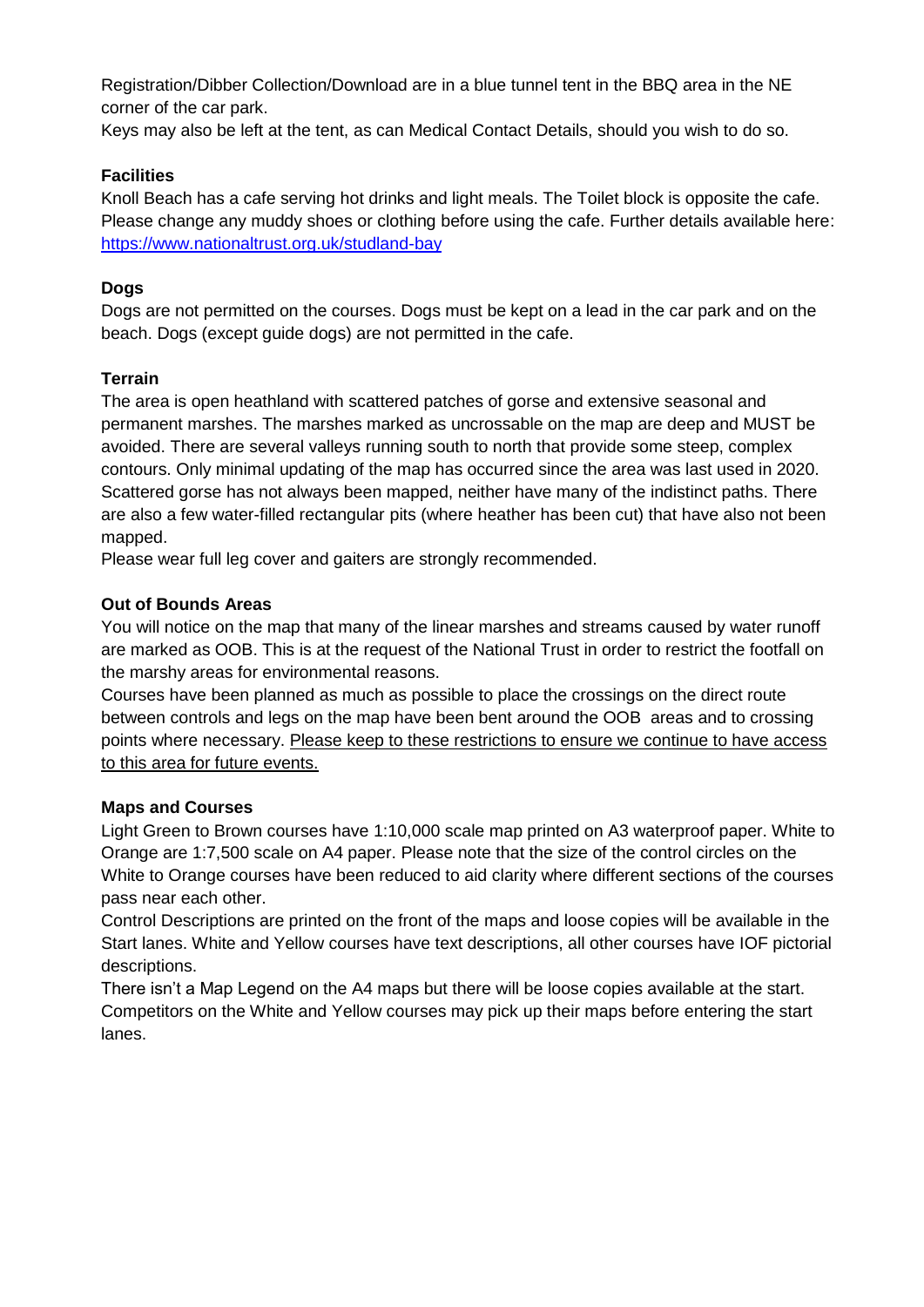### Course Table

| <b>Course</b>      | Кm  | <b>Climb</b>    | <b>Controls</b> |
|--------------------|-----|-----------------|-----------------|
| <b>Brown</b>       | 9.3 | 275m            | 19              |
| <b>Blue</b>        | 6.7 | 240m            | 14              |
| Green              | 4.5 | 160m            | 12              |
| <b>Short Green</b> | 3.7 | 120m            | 12              |
| <b>Light Green</b> | 3.8 | 95 <sub>m</sub> | 12              |
| Orange             | 2.6 | 90 <sub>m</sub> | 9               |
| Yellow             | 2.1 | 65 <sub>m</sub> | 10              |
| White              | 1.4 | 20m             | 12              |

Any competitor shadowing another runner must complete their own course first if they wish to be classed as competitive.

# **A FREE STRING COURSE WILL BE AVAILABLE NEAR THE DOWNLOAD TENT**

### **Entries**

| Pre-entry via fabian4. |                                           |
|------------------------|-------------------------------------------|
| <b>BOF</b> seniors     | £12                                       |
| <b>Non-BOF Seniors</b> | £14                                       |
| Juniors                | £5                                        |
| <b>Senior Novices</b>  | £5 (White, Yellow or Orange only)         |
| <b>Dibber Hire</b>     | £1 (free for juniors, £30 charge of lost) |
| There is no SIAC Hire  |                                           |

### **Electronic Punching**

SI will be used for this event and controls are SIAC-enabled. There will be a SIAC Battery Check box situated just before the road crossing on the way to the Start.

Please check you are using the SI number you entered with.

If you need to change the number, please inform Registration before your run to keep download operating smoothly.

#### **Procedure**

- Competitors with their own dibber may go straight to the Start
- Competitors who have hired a dibber should collect it from Registration.
- If you wish to change your course, please visit Registration before you run to check we have enough maps available.

#### **Start and Finish**

The Start and Finish are located close to each other 600m from the car park. The route is along the access road (Hardys Road) to Knoll Beach before crossing the marshalled main-road crossing. Please keep to the left of the road. After crossing the road there is a path through the woodland which is private land owned by the Knoll House Hotel which has kindly granted us access. Please stick to the taped route.

There is a punching start for both SI and SIAC users. The start is open from 10.30-12.30 and courses close at 14.30. ALL competitors must punch the Finish control.

There will be a clothing dump near the Start/Finish.